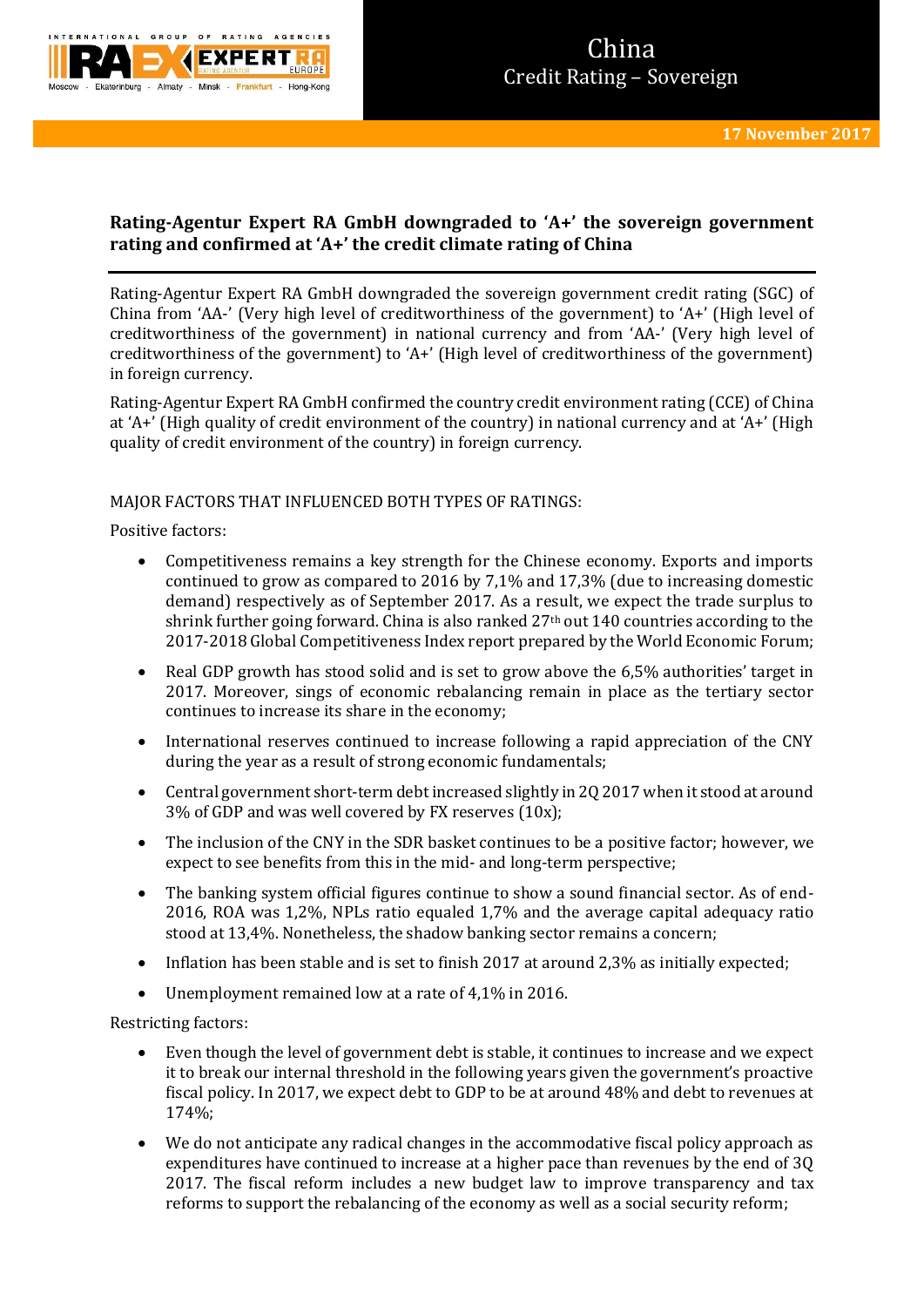

- The monetary policy remains loose; the reserve requirement ratio is still at 4,35% and the 7-day repo rate at 2,45% after its increase in 1Q 2017;
- We expect the fiscal deficit to continue to widen going forward given the government's stimulus programs. Moreover, the IMF's estimated augmented balance is set to be around -12,6% of GDP in 2017 due to an increase in off-budget investments;
- China's institutional strength, albeit remaining neutral, has slightly deteriorated as shown by the moderately low level of the rule of law index and government effectiveness index. Moreover, these indicators could further deteriorate if the authorities do not follow through with the planned reforms.

Negative factors:

- Leverage in the economy has continued to grow and we expect it to continue on the same trend for the following years breaking our internal threshold in order to consider it a negative factor instead of restricting. The overall aggregate financing to the real economy (AFRE) continues to rise; according to our forecast, AFRE to GDP will end the year at around 216% of GDP, 7p.p. higher than in 2016. Moreover, even though the growth on trust and entrusted loans (a form of shadow banking) halted in mid-2017 as the authorities' effort to curve this have so-far succeeded, it remains a risk for the financial system as it is difficult to regulate and measure. Additionally, we estimate bank assets to GDP to increase up to 313% by end-2017;
- SOEs debt, despite being stable, remains elevated and local government debt through LGFVs keeps increasing. Thus, the contingent liabilities' materialization risk for the government remains in place. However, the factor is slightly mitigated by the fact that the central government has signaled that it will not intervene financially in case of an LGFV default and that it is willing to let weaker SOEs go into default;
- China's environmental issues remain a negative factor as they continue to impact economic activity; moreover, China ranks 109<sup>th</sup> in the latest Environmental Performance Index prepared by Yale and Columbia Universities. However, the authorities have made strides, such as providing subsidies for renewable energies and implementing environmental taxes, in order to improve environmental conditions;
- The banking sector remains mainly dominated by policy banks, which augments the governments' contingent liabilities, as mentioned before.

Support factors:

• Substantially high level of FX reserves (USD 3,189 tn by August 2017) (weak supportfactor).

## ADDITIONAL FACTORS THAT INFLUENCED CCE RATINGS:

Positive factors:

• Real interest rates remain stable (3,1% in 2016).

Restricting factors:

- We still consider the restrictions on free flow of capital and operation of capital markets as non-positive factor. However important strides have been made to open market and the financial system; thus, this factor was moved from negative to restricting;
- The CSI 300 index has increased by around 39% as of November 2017 from end-2016 showing that the stock market recovery continues;
- Bankruptcies hiked by 54% in 2016. However, these events are also connected to improving the efficiency of the economy by eliminating "zombie" companies.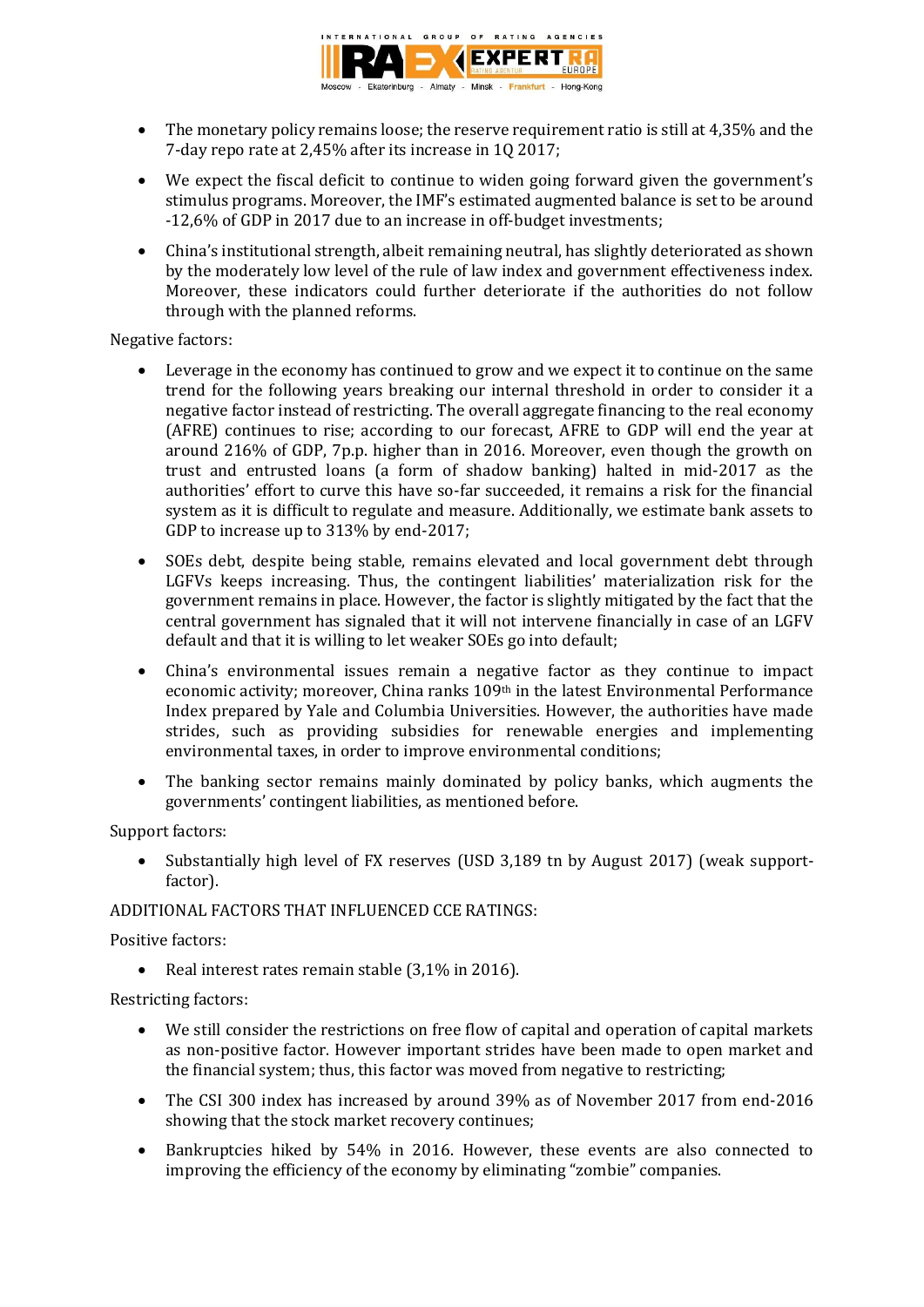

Negative factors:

- Low quality of investor's protection China is ranked 123<sup>rd</sup> out of 180 countries in protecting interests of minority investors according to the WB Doing Business 2017 report;
- The debt of the non-financial private sector in China increased up to 211% of GDP as of 1Q 2017; thus, pushing up the figure of the economy's total debt to around 258% of GDP.

### SENSITIVITY ASSESSMENT:

The following developments could lead to an upgrade:

- Gradual deleverage of the economy combined with a decline in shadow banking;
- Decrease in SOE's debt and increase in profitability alongside a reduction of off-budget debt from local governments which would reduce the government's overall contingent liabilities.

The following developments could lead to a downgrade:

- Deterioration of fiscal metrics due to increased government support and depressed revenues;
- A continued increase in credit to the economy above our current expectations.

"The Agency has decided to downgrade the SGC ratings of China to 'A+' to the same level of our CCE ratings, which were downgraded on the review from June 2016. The decision is based on the constant increase in leverage of the economy – especially in private credit – and our expectations that this will remain in an upward trend. Moreover, fiscal metrics have also deteriorated on the back of the authorities' prolonged stimulus; government debt, despite remaining bearable, has hiked and the fiscal deficit has widened, we anticipate both metrics to continue in the same path.

Despite this, macroeconomic indicators remain strong with low levels of unemployment and inflation as well as a solid, albeit declining, GDP growth. Additionally, competitiveness remains a key strength for the Chinese economy and the external position remains strong. Finally, we still consider that the government has sufficient tools to mitigate sudden shocks." – Clarified Hector Alvarez, Rating Associate of Rating-Agentur Expert RA GmbH.

Responsible expert: Hector Alvarez, Rating Associate of Rating-Agentur Expert RA GmbH

Reviewer: Gustavo Angel, Rating Associate of Rating-Agentur Expert RA GmbH

Research report on China is available at:

[https://raexpert.eu/reports/Research\\_report\\_China\\_17.11.2017.pdf](https://raexpert.eu/reports/Research_report_China_17.11.2017.pdf)

Next scheduled rating publication: TBD in December 2017.

For further information contact:

## **Rating-Agentur Expert RA GmbH**

Walter-Kolb-Strasse 9-11, 60594 Frankfurt am Main, Germany +49 (69) 3085-45-00 E-mail[: info@raexpert.eu](mailto:info@raexpert.eu) [www.raexpert.eu](http://raexpert.eu/)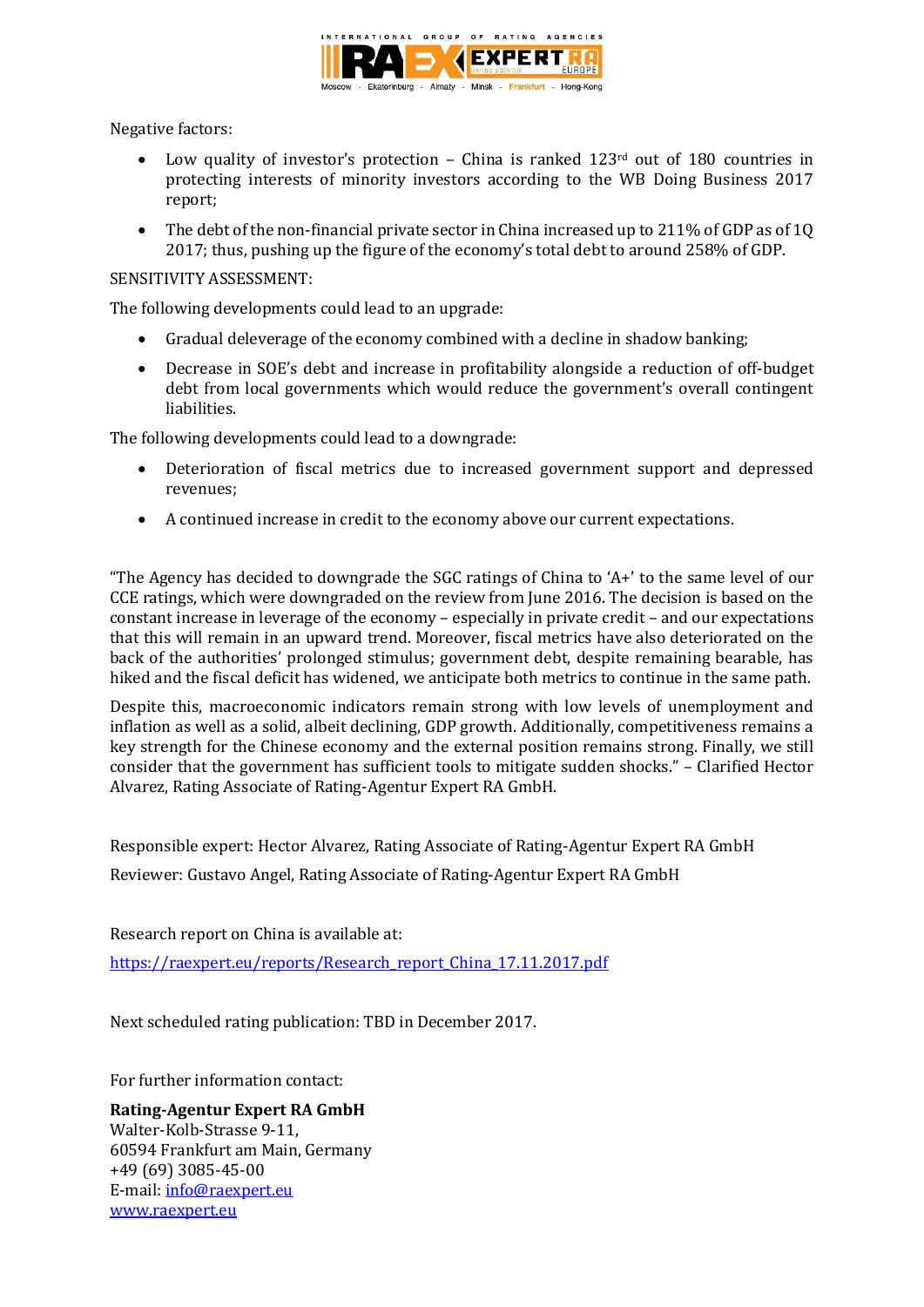

## RATING HISTORY:

|            |                                                                    | <b>SGC</b>                  |                     | <b>CCE</b>                  |                     |
|------------|--------------------------------------------------------------------|-----------------------------|---------------------|-----------------------------|---------------------|
| Date       | <b>Review reason</b>                                               | <b>National</b><br>currency | Foreign<br>currency | <b>National</b><br>currency | Foreign<br>currency |
| 19.05.2017 | Scheduled review<br>of both types of<br>ratings for the<br>country | $AA-$                       | $AA-$               | $A+$                        | $A+$                |
| 25.11.2016 | Scheduled review<br>of both types of<br>ratings for the<br>country | $AA-$                       | $AA-$               | $A+$                        | $A+$                |
| 03.06.2016 | Scheduled review<br>of both types of<br>ratings for the<br>country | $AA-$                       | $AA-$               | $A+$                        | $A+$                |
| 11.12.2015 | First assignment<br>of both types of<br>ratings for the<br>country | $AA-$                       | $AA-$               | $AA-$                       | $AA-$               |